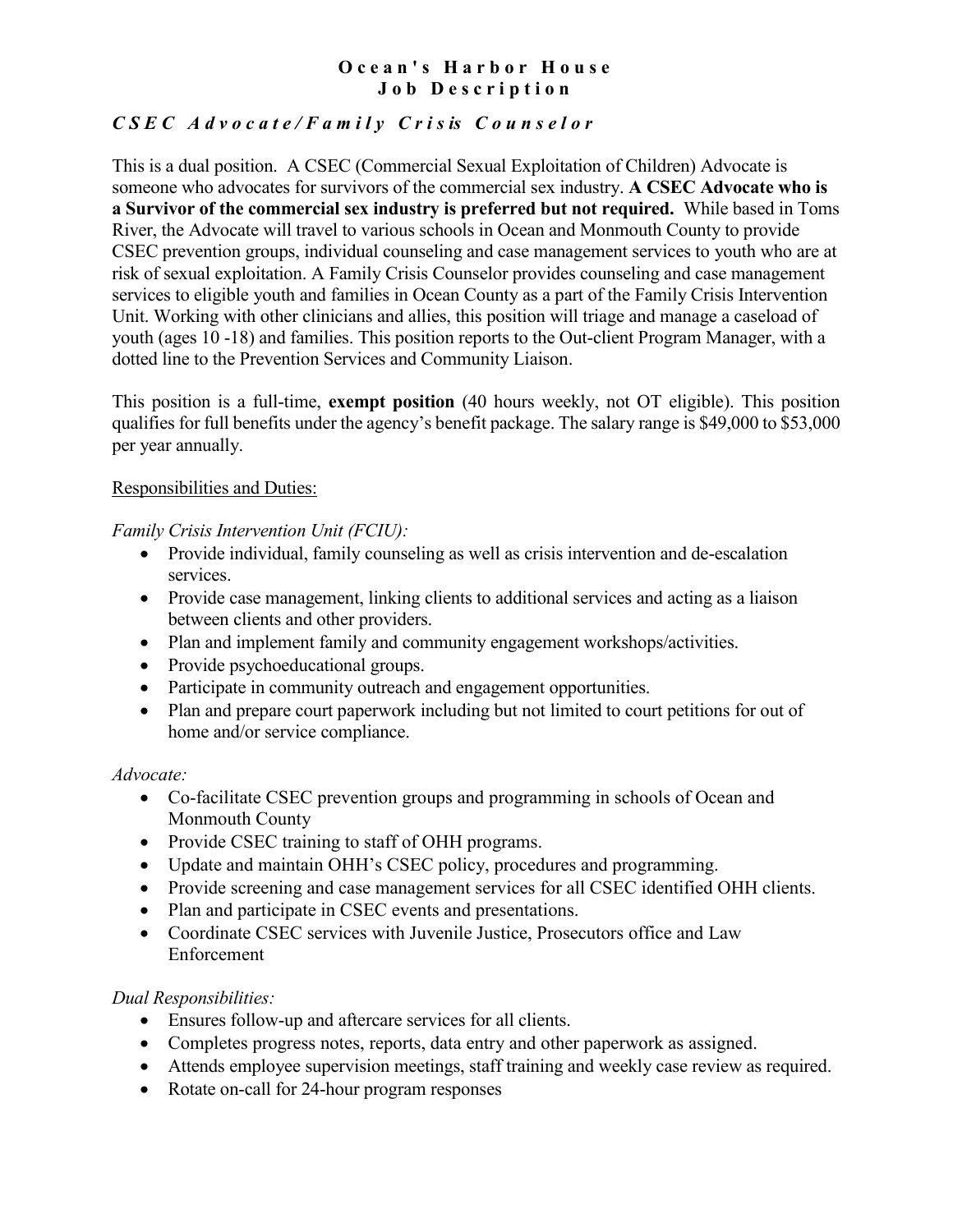- Coordination with shift partner of daily office hours, court dates, hot line calls, family and individual sessions.
- Completes other related duties as required. As Ocean's Harbor House is an essential agency ensuring continuity of services to vulnerable youth, young adults and families, all staff are critical and considered essential employees of the agency; essential staff duties are not only during crisis times.
- All staff are employed by Ocean's Harbor House and while they are assigned to a respective program to perform primary duties, staff may be required to work in other programs to ensure that services are provided to clients in that respective program. Staff will be cross trained so that they are familiar with the other programs of Ocean's Harbor House.

## Education/Experience:

Preferred: Personal history as a survivor of commercial sexual exploitation as an adolescent or young adult. (This may include exploitation through prostitution, stripping, or pornography.)

Minimum of five years recovery from sexual exploitation (out of the commercial sex industry)*.*

Required: BSW / BA in psychology or behavioral sciences (MSW/MA or the like preferred) and at least two years' experience working with juveniles and families. Knowledge of Trauma Informed Care preferred.

Spanish speaking preferred

### License and Skills:

Must have a valid New Jersey's Drives License.

Attention to detail, Presentation skills, good written and oral communication skills, problem resolutions, organization, team oriented, de-escalation skills

### Language Ability:

Ability to read and interpret documents such as safety rules, operating and maintenance instructions, and procedure manuals. Ability to write routine reports and correspondence. Ability to speak effectively before groups of customers or employees of organization.

#### Math Ability:

Ability to add, subtract, multiply, and divide in all units of measure, using whole numbers, common fractions, and decimals. Ability to compute rate, ratio, and percent and to draw and interpret bar graphs.

### Reasoning Ability:

Ability to apply common sense understanding to carry out instructions furnished in written, oral,